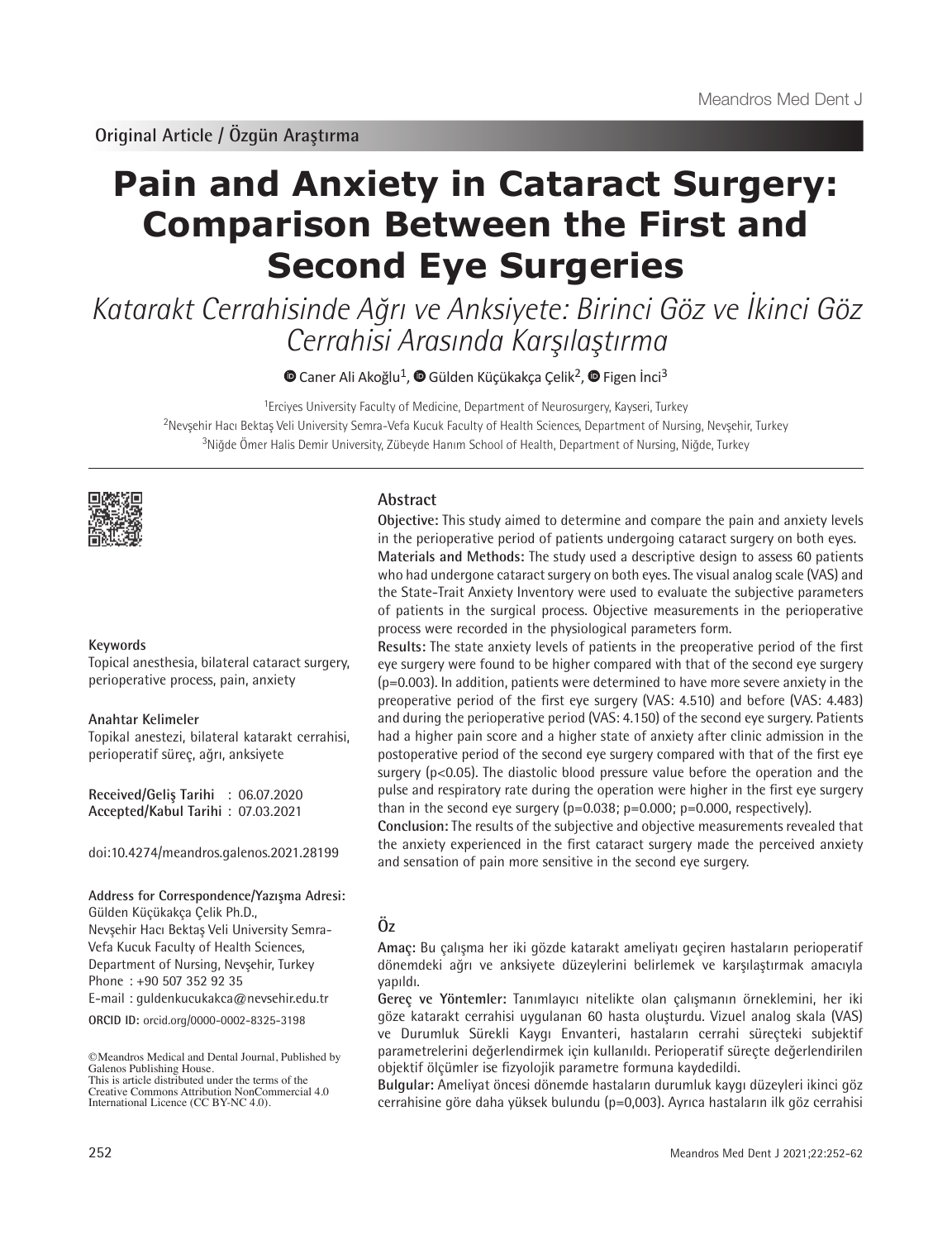ameliyat öncesi dönemde (VAS: 4,510) ve ikinci göz cerrahisi ameliyat öncesi (VAS: 4,483) ve ameliyat esnasında (VAS: 4,150) daha şiddetli anksiyeteye sahip oldukları belirlendi. İkinci göz cerrahisi ameliyat sonrası dönemde, hastaların ilk göz cerrahisine göre ağrı düzeyleri ve kliniğe alındıktan sonra durumluk anksiyete düzeyleri daha yüksekti (p<0,05). İlk göz cerrahisinde ameliyat öncesi ölçülen diyastolik kan basıncı değeri ve ameliyat sırasında ölçülen nabız ve solunum hızı ikinci göz cerrahisinde ölçülen değerlerden daha yüksekti (sırasıyla p=0,038; p=0,000; p=0,000).

**Sonuç:** Bu çalışmada; subjektif ve objektif ölçümlerin sonuçları, ilk katarakt cerrahisinde yaşanan kaygının, ikinci göz cerrahisinde algılanan kaygı ve ağrı hissini daha duyarlı hale getirdiğini ortaya koymuştur.

## **Introduction**

Cataract surgery is the most frequently performed surgery in the world, and with the developing technology today, the operation time is quite short. The surgical procedure is often performed under local anesthesia (1,2). During the surgical procedure, topical anesthesia is preferred to ensure the comfort of the surgeon and to speed up the recovery time of the patient (3).

Topical anesthesia is a method that can be applied fast in cataract surgery, and it is known to reduce the risk of complications in the patient (4). However, studies report that, besides this positive feature of topical anesthesia, it causes pain ranging between 34% and 90% both during and after surgery (4-6). Patients are awake so that they can follow the surgeon's directives during the operation and this may cause anxiety (7), and also lead to negative consequences in physiological parameters such as hypertension or tachycardia (8).

Since the prospect of feeling pain and loss of visual function is a fearful condition, patients may be highly anxious before surgery (9). Patients can move due to anxiety and pain during the operation and lose their visual function due to complications such as hemorrhage or postoperative glaucoma. Therefore, evaluating and controlling pain and anxiety during the operation is important in terms of ensuring patient comfort and prognosis of the surgery (10). In cataract surgery, the management of pain and anxiety does not only reduce the anxiety of patients but also increases patient collaboration during surgery (8).

Studies in the literature report that, in the evaluation of subjective symptoms of patients with bilateral cataracts, there are differences between the first and second eye surgery (8,11-15). Pain, which is among these symptoms in cataract surgery, has been studied quite widely (1,3,6,8,11-18). However, there

are fewer studies on cataract surgery where pain and anxiety are evaluated together (8,12,15,19).

In studies comparing pain and anxiety between the two eye surgeries (8,12,15,19), anxiety was evaluated before the surgery and pain during or after surgery. In a study evaluating pain and anxiety in patients undergoing cataract surgery in both eyes, the results of pain and anxiety between the first and second eye surgery of different patients were compared (8). In the study of Yu et al. (15), objective measurements such as physiological parameters were not included in the data. In these studies in the literature of the last decade (8,12,15,19), pain and anxiety level assessment included different phases of cataract surgery.

When the study results were examined, anxiety levels of the patients were determined to be lower before the second eye surgery, whereas the severity of the pain was higher during the surgery (8,12,15). While some researchers examining the increased pain during the second eye surgery stated that anxiety was the underlying cause of the increased pain in the second eye surgery (20), there are also different study results suggesting that it depended on patient's perception (14,21).

Due to differences in previous study methods, measurement times, and findings, it is necessary to carry out studies to strengthen the level of evidence by evaluating the pain and anxiety of patients undergoing cataract surgery in the perioperative process. According to the review of the literature, no studies evaluating the pain and anxiety together in patients undergoing cataract surgery on both eyes during the entire surgical process were found. Therefore, the present study is considered to be original.

This study was carried out to determine and compare the pain and anxiety levels in the perioperative period of patients undergoing cataract surgery on both eyes.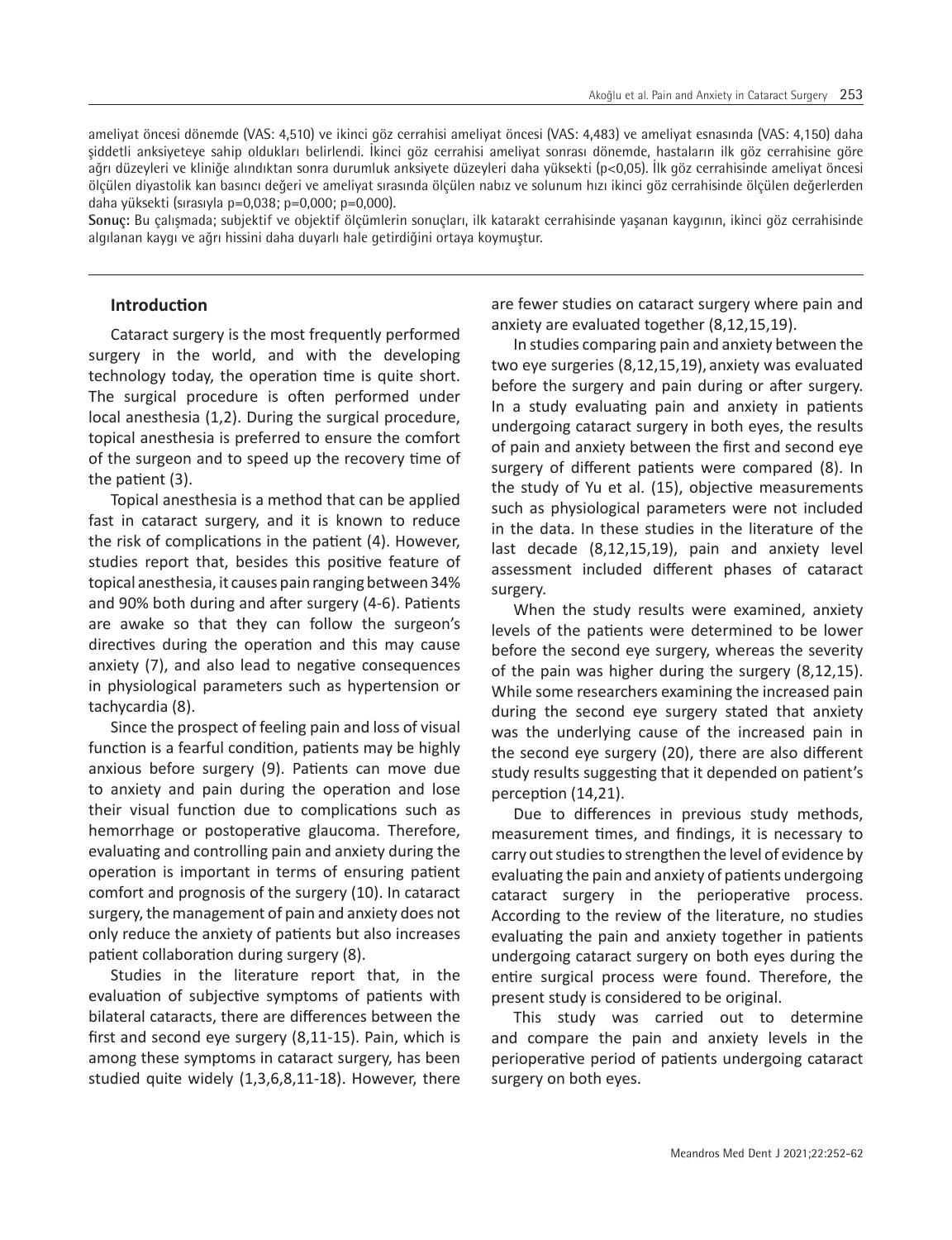## **Materials and Methods**

## **Setting**

The study was carried out in the ophthalmology and surgery clinic and operating room of a state hospital between October 2018 and July 2019. Operations for ophthalmology are conducted according to daily surgery procedures, and the eye surgery process is managed with 5 specialist doctors in 5 polyclinics.

#### **Sample**

The universe of the study consisted of 128 patients who underwent bilateral phacoemulsification surgery due to cataract and who presented to the ophthalmology surgery outpatient clinic. The following patients were excluded from the study: 4 patients who were administered a preliminary application, 9 patients who had had surgery due to non-cataract eye disease previously, 17 patients who gave up the second eye surgery, 28 patients who were reluctant to collaborate, 4 patients who preferred a different doctor for the second eye surgery, 1 patient who developed complications during surgery, and 5 patients who were not eligible for topical anesthesia. Accordingly, the study was completed with 60 patients. The sample size of the study was calculated on the G\* Power 3.1.9.2 software package by accepting a 1 unit increase in visual analogue scale (VAS) pain severity between the first eye and the second eye surgery as significant (8). As a result of post-hoc power analysis, the study was determined to have 99% power with 1% type 1 error.

#### **Inclusion and Exclusion Criteria**

The inclusion criteria included patients who were aged over 18, who could communicate verbally, who underwent bilateral phacoemulsification surgery, whose both eye operations were carried out by the same surgeon, who were administered a surgical procedure under topical anesthesia, and who did not have any non-cataract eye diseases such as ocular surgery, glaucoma, uveitis, and keratoconus, and a psychiatric diagnosis.

On the other hand, the exclusion criteria included patients who were not eligible for collaboration, whose second eye surgery was performed by a different surgeon, who refused to have second eye surgery, who developed postoperative complications, and for whom topical anesthesia was not adequate

during surgery and different intraocular anesthesia was preferred.

#### **Measurements**

A patient information form, which was made up of two sections, was used to collect information about the patients. The first section of the form included a total of 15 questions to determine the socio-demographic characteristics of the participants such as age, gender, educational status, income level, and place of residence, and the properties of surgical procedures such as the duration of surgery in the operating theater and the duration between the two operations. On the other hand, the second section of the form consisted of two questions evaluating the difference between the pain and anxiety levels experienced by patients in both eye operations.

To determine the State-Trait Anxiety Inventory-State (STAI-S) and STAI-Trait (STAI-T) anxiety levels of the patients, a 4-point Likert-type Spielberg State-Trait Anxiety scale consisting of two parts, each of which contained 20 questions, was used. The scale was developed by Spielberger et al. (22). It was adapted to Turkish society by Öner and Le Compte (23). Each item on the scale is responded using one of the four options including "not at all", "somewhat", "much", and "fully" to determine the intensity of behavior and emotions. The total score obtained from the scale consisting of two parts varies between 20 and 80. High scores indicate a high level of anxiety and low scores indicate a low level of anxiety. In this study, Cronbach's α was found to be 0.83 for STAI-S and 0.85 for STAI-T.

To evaluate patients' pain and anxiety levels, we used the VAS, a 10 cm-long horizontal line, which was developed by Cline et al. (24) and adapted to Turkish by Eti-Aslan (25). For the anxiety, the left side of the scale reads "no anxiety" and the right side reads "extreme anxiety". On the VAS pain scale, on the other hand, one end of the line reads "no pain" and the other end reads "unbearable pain". Values range from 0 to 10, and high values indicate increased anxiety and pain.

Also, a form for physiological parameters, which was developed by the researcher, was used to collect data about objective measurements of patients including systolic and diastolic blood pressure value, pulse and respiratory rate, and oxygen saturation value.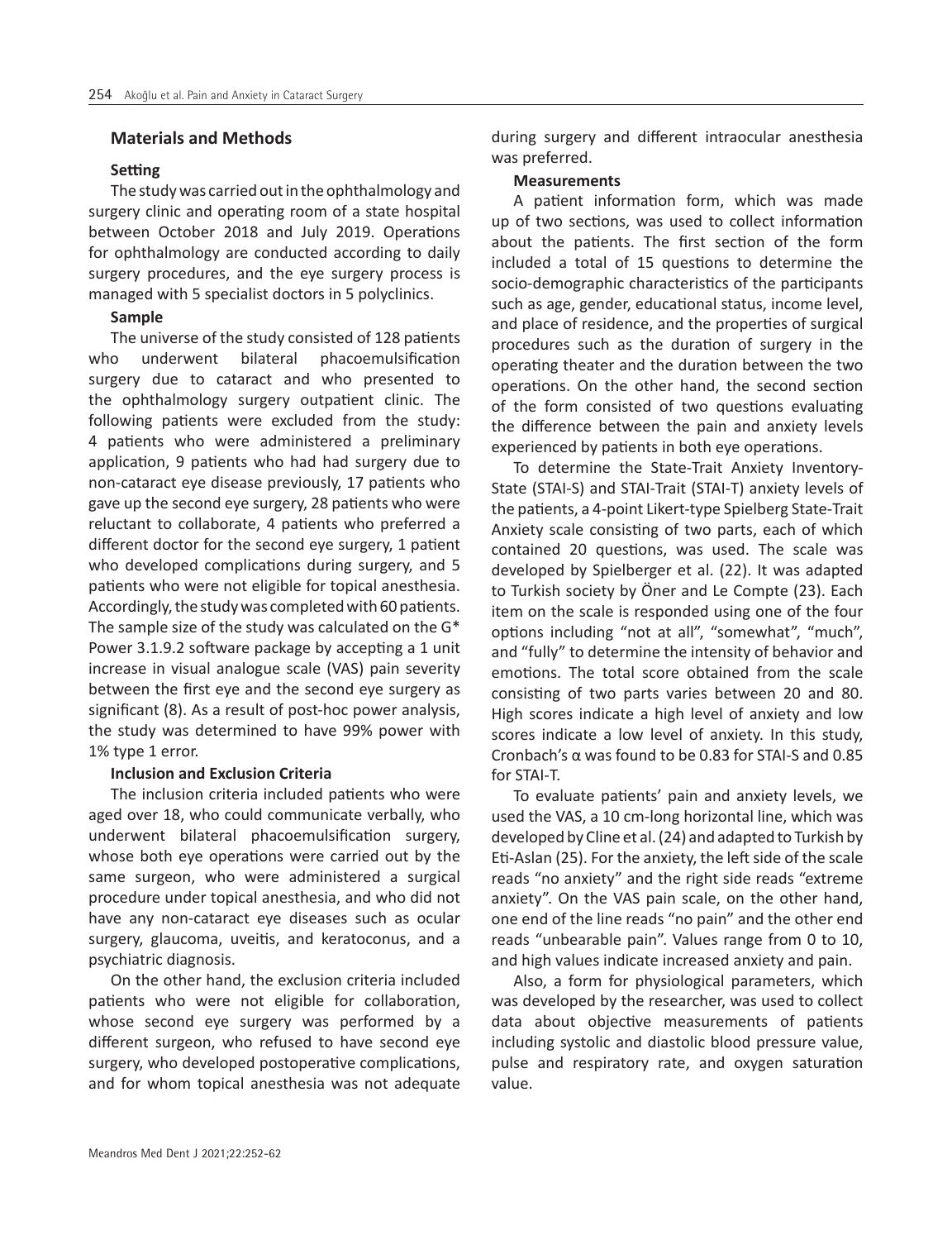## **The Procedure**

The data were collected by the researcher. At the outset, the forms were piloted to 4 patients to assess the applicability of the forms. These patients were not included in the sample group.

The purpose of the study was explained to the patients who presented to the ophthalmology and surgery outpatient clinic for cataract, who were planned to undergo phacoemulsification surgery on both eyes, and who met the study criteria. The contact information and written consent of the patients were obtained.

Data on pain, anxiety, and physiological parameters were collected in a five-stage process in both eye surgeries. The first stage started with the hospitalization of the patient. Patients who came to the clinic were assessed for anxiety levels with STAI-S and STAI-T, the severity of anxiety with VAS, and physiological parameters. To achieve the full dilation of the pupils, the eye was administered medication by nurses at the clinic 30 minutes before the surgery. The patients were delivered to the operating room nurses by the clinical nurses for the surgical intervention, and the second phase of the data collection process was initiated. In the second stage, the anxiety and physiological parameters of the patients were assessed with VAS just before the operation. Then, patients were taken to the operating room for phacoemulsification surgery and monitored.

Phacoemulsification is known as closed system cataract surgery, which allows the lens material to be broken up and removed by ultrasound. It has superior advantages compared to other cataract surgeries in terms of short operation time, small incision area, less astigmatism, less inflammation and rapid recovery after the operation (26).

The operating theatre and all procedures performed using surgical equipment and instruments were used in all patients and both eye surgeries without making any change. The conjunctival area was washed with povidone-iodine (0.02%) 5 minutes before surgery. With the administration of 5% proparacaine, topical anesthesia application involved 3 stages, including 5 minutes before the operation, 1 minute before the operation, and after placing the retractor. The patients were not administered oral and intravenous sedative or analgesic medication. All procedures were

applied to the patients by the same surgeon in both eye surgeries.

The VAS scale used in the third stage to determine the pain and anxiety of the patients during surgery was evaluated after the phacoemulsification process was completed after the corneal incision and the lens was placed and the viscoelastic aspiration of the intraocular residues was done. At the same time, physiological parameters were followed on the monitor and recorded on the related form. Immediately after the operation was completed, the patient was taken to the follow-up room, and then the fourth stage process involving pain, anxiety, and physiological parameter evaluations was performed.

The fifth stage started approximately one hour later when the patient was taken to the clinical room. At this stage, the STAI-S, VAS and physiological parameters evaluation form was re-administered to the patients. After the completion of both eye surgeries, patients were asked to evaluate the difference between pain and anxiety they experienced in both eye surgeries with the following possible answers: "I had more pain in the first eye surgery"; "I had more anxiety in the first eye surgery"; "I had more pain in the second eye surgery"; "I had more anxiety in the second eye surgery"; "I had the same anxiety in both eye surgeries"; "I had the same pain in both eye surgeries". The responses given by the patients were recorded in the second part of the patient information form, and the evaluation steps for pain and anxiety were completed.

Collection in of  $1^{st}$  and  $2^{nd}$  eye surgery data was conducted between 08:00 and 16:00, according to the time when the patients were taken to the surgery. For each eye surgery, the data collection process consisting of the stages such as obtaining written permission from the patient, administration of the preoperative, perioperative, and postoperative measurement tools took approximately 60 minutes. Approximately 120 minutes was allocated for data collection in both eye surgeries for each patient.

## **Statistical Analysis**

Data were analyzed using the Statistical IBM SPSS Statistics 22 (IBM SPSS; Turkey). The suitability of the variables to normal distribution was evaluated by the Shapiro-Wilks test. Categorical measurements were calculated as numbers and percentages, while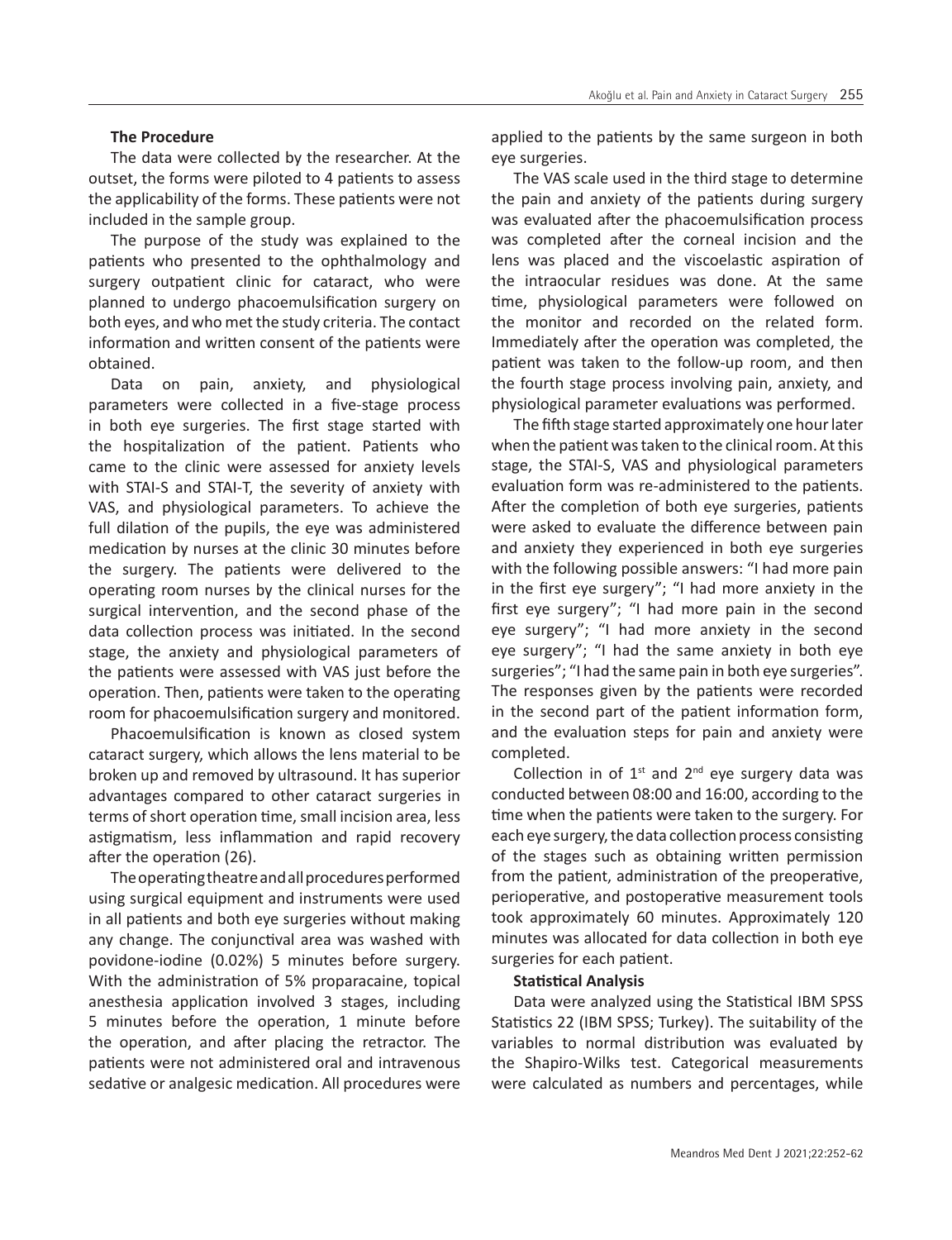numerical measurements were calculated as mean, standard deviation, and frequency values. The paired sample t-test was employed to compare the results of the first and the second surgical interventions, the repeated measures ANOVA was used to evaluate the measurements obtained during interventions, and Bonferroni test was used to determine which measurement caused the difference in the group. In all statistical analyses, significance level was accepted as p<0.05.

#### **Ethical Considerations**

At the outset, the Ethics Committee approval (decision no: 2018/10, date: 10.09.2018) of Nevşehir Hacı Bektaş Veli University, institutional permission of the state hospital where the data were collected (issue 55831188-604.02), and the written consent of the participants were obtained. The data were collected and securely stored by the researchers as required.

## **Results**

#### **Patient Characteristics**

The mean age of the patients was 65.65±6.51 years, 60.0% were female, 70.0% were literate or primary school graduates, 93.3% were married, and 55.0% were housewives. Also, 70% of the patients were determined to perceive their income and expenses as equal, 36.7% lived in a village/town, and 50.0% lived with their spouses. Besides, 66.7% of the patients had a chronic disease, and 80.0% had undergone an operation before (Table 1). The duration of patients' cataract complaints was 20.22±34.67 months, and the mean time between the two surgeries was 28.77±26.45 days. There was no statistically significant difference between the operating-room duration of the patients'  $1^{st}$  and  $2^{nd}$  surgeries (p>0.05) (Table 2).

#### **Comparison of Subjective Anxiety**

The within-group and between-group comparisons of the severity of anxiety levels were made (Table 3). When the means of STAI-T and VAS-anxiety scores were compared between the groups, there was no statistically significant difference between the  $1<sup>st</sup>$  and  $2^{nd}$  eye surgeries (p>0.05). In the  $2^{nd}$  eye surgery, the STAI-S anxiety score measured before going to the operating room was found to be lower than the  $1<sup>st</sup>$  eye surgery (p<0.05). When comparing the within-group mean scores of STAI-S anxiety, the anxiety scores

|                                          | $\bar{\mathbf{x}}$                 | <b>SD</b>                                                                             |      |
|------------------------------------------|------------------------------------|---------------------------------------------------------------------------------------|------|
| Age (49-82)                              | 65.65                              | 6.51                                                                                  |      |
|                                          |                                    | n                                                                                     | %    |
|                                          | Female                             | 36                                                                                    | 60.0 |
| Gender                                   | Male                               | 24                                                                                    | 40.0 |
|                                          | <b>Illiterate</b>                  | 7                                                                                     | 11.7 |
|                                          | Literate or primary<br>school      | 42                                                                                    | 70.0 |
| <b>Education</b>                         | Secondary school                   | 4                                                                                     | 6.7  |
|                                          | High school                        | 5                                                                                     | 8.3  |
|                                          | University and higher<br>education | $\overline{2}$                                                                        | 3.3  |
|                                          | Married                            | 56<br>4<br>25<br>33<br>$\mathbf{1}$<br>$\mathbf{1}$<br>17<br>42<br>$\mathbf{1}$<br>21 | 93.3 |
| <b>Marital status</b>                    | Single                             |                                                                                       | 6.7  |
|                                          | Retired                            |                                                                                       | 41.7 |
|                                          | Housewife                          |                                                                                       | 55.0 |
| Occupation                               | Worker                             |                                                                                       | 1.7  |
|                                          | Other                              |                                                                                       | 1.7  |
| <b>Income status</b>                     | Income less than<br>expenses       |                                                                                       | 28.3 |
|                                          | Income equal to<br>expenses        |                                                                                       | 70.0 |
|                                          | Incomes more than<br>expenses      |                                                                                       | 1.7  |
|                                          | City                               |                                                                                       | 35.0 |
| <b>Place of residence</b>                | <b>District</b>                    | 17                                                                                    | 28.3 |
|                                          | Village/town                       | 22                                                                                    | 36.7 |
|                                          | Alone                              | 5                                                                                     | 8.3  |
|                                          | With spouse                        | 30                                                                                    | 50.0 |
| <b>People living</b><br>together at home | With children                      | 6                                                                                     | 10.0 |
|                                          | With spouse and<br>children        | 19                                                                                    | 31.7 |
| <b>Presence of chronic</b>               | Yes                                | 40                                                                                    | 66.7 |
| disease                                  | No                                 | 20                                                                                    | 33.3 |
|                                          | HТ                                 | 28                                                                                    | 70   |
|                                          | DM                                 | 18                                                                                    | 45   |
| *Type of chronic<br>disease              | <b>COPD</b>                        | 8                                                                                     | 20   |
|                                          | HF                                 | 10                                                                                    | 25   |
|                                          | **Other                            | 3                                                                                     | 7.5  |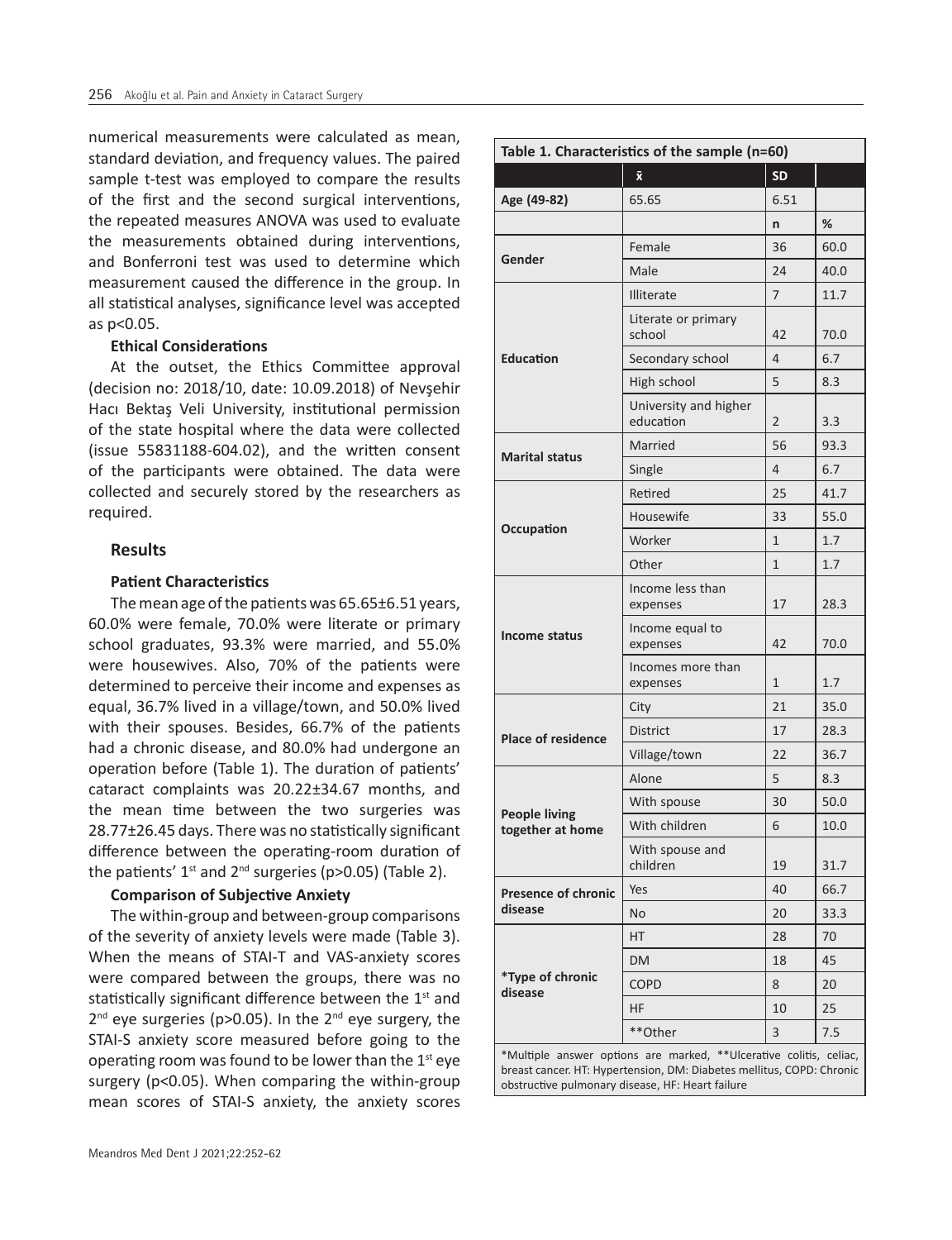measured in the clinic after the operation in the 2<sup>nd</sup> eye surgery were higher than the mean scores measured before going to the operating theater (p<0.05). In the within-group evaluation of VAS anxiety mean scores, the difference between the  $1<sup>st</sup>$  and  $2<sup>nd</sup>$  eye surgery within-group anxiety mean scores was found to be statistically significant (p<0.05). In further analyses conducted to determine which measurement caused this difference, it was determined to stem from the high anxiety scores measured before the operation in

| Table 2. Surgical procedure characteristics of the<br>sample |                |           |      |  |  |  |
|--------------------------------------------------------------|----------------|-----------|------|--|--|--|
|                                                              |                | n         | %    |  |  |  |
| Status of undergoing an                                      | Yes            | 48        | 80.0 |  |  |  |
| operation before                                             | N <sub>o</sub> | 12        | 20.0 |  |  |  |
|                                                              | $\bar{x}$      | <b>SD</b> |      |  |  |  |
| <b>Duration of cataract</b><br>complaint (moon)              | 20.22          | 34.67     |      |  |  |  |
| Period between two<br>cataract surgeries (day)               | 28.77          | 26.45     |      |  |  |  |
| Time spent in operating room (minute)                        |                |           |      |  |  |  |
| First surgery                                                | 21.97          | 10.72     |      |  |  |  |
| Second surgery                                               | 21.32          | 7.06      |      |  |  |  |
| SD: Standard deviation                                       |                |           |      |  |  |  |

VAS: Visual analog scale

the  $1<sup>st</sup>$  eye surgery and those measured before and during the operation in the  $2^{nd}$  eye surgery (Table 3).

## **Comparison of Perceived Subjective Pain**

The within-group and between-group comparisons of the severity of pain levels were conducted (Table 4). In the between-group evaluation of patients' VAS pain severity, the pain score measured after the operation was higher in the 2<sup>nd</sup> eye surgery compared to the  $1<sup>st</sup>$  eye surgery (p<0.05). In the within-group evaluation, in the  $2<sup>nd</sup>$  eye surgery, the within-group difference between the mean scores of pain was found statistically significant (p<0.05). In further analyses to determine which measurement caused this difference, it was determined to come from the high pain scores measured soon after the surgery (Table 4).

## **Comparison of Objective Measures**

The within-group and between-group comparisons regarding the physiological parameters of the patients were conducted (Table 5). In the withingroup and between-group comparisons, there was no statistically significant difference between systolic blood pressure and oxygen saturation values in the  $1<sup>st</sup>$  and  $2<sup>nd</sup>$  eye surgery (p>0.05). The diastolic blood pressure value measured before the operation and

|                                                                                                                                                                                                                                                                                                                                           | First eye surgery |           |           | <b>Second eye surgery</b> |                      |  |
|-------------------------------------------------------------------------------------------------------------------------------------------------------------------------------------------------------------------------------------------------------------------------------------------------------------------------------------------|-------------------|-----------|-----------|---------------------------|----------------------|--|
| Anxiety                                                                                                                                                                                                                                                                                                                                   | $\bar{x}$         | <b>SD</b> | $\bar{x}$ | <b>SD</b>                 | <sup>1</sup> p-value |  |
| <b>VAS-anxiety</b>                                                                                                                                                                                                                                                                                                                        |                   |           |           |                           |                      |  |
| Before going to the operating room                                                                                                                                                                                                                                                                                                        | 3.350             | 2.070     | 3.150     | 0.231                     | p=0.388              |  |
| Before surgery                                                                                                                                                                                                                                                                                                                            | 4.510             | 2.120     | 4.483     | 0.282                     | p=0.844              |  |
| During surgery                                                                                                                                                                                                                                                                                                                            | 3.780             | 1.960     | 4.150     | 0.283                     | $p=0.211$            |  |
| Immediately after surgery                                                                                                                                                                                                                                                                                                                 | 2.600             | 1.580     | 2.933     | 0.258                     | $p=0.374$            |  |
| After taken to the clinic                                                                                                                                                                                                                                                                                                                 | 2.010             | 1.290     | 2.317     | 0.216                     | $p=0.425$            |  |
| $2$ p-value                                                                                                                                                                                                                                                                                                                               | $p=0.000$         |           | $p=0.000$ |                           |                      |  |
| <b>STAI-State</b>                                                                                                                                                                                                                                                                                                                         |                   |           |           |                           |                      |  |
| Before going to the operating room                                                                                                                                                                                                                                                                                                        | 37.40             | 5.53      | 35.85     | 5.47                      | $p=0.003$            |  |
| After taken to the clinic                                                                                                                                                                                                                                                                                                                 | 37.16             | 5.10      | 37.83     | 6.81                      | $P = 0.834$          |  |
| $2$ p-value                                                                                                                                                                                                                                                                                                                               | $p=0.777$         |           |           | $p=0.007$                 |                      |  |
| <b>STAI-Trait</b>                                                                                                                                                                                                                                                                                                                         |                   |           |           |                           |                      |  |
| Before going to the operating room                                                                                                                                                                                                                                                                                                        | 49.31             | 6.12      | 50.11     | 5.86                      | p=0.078              |  |
| *Column significance values are for intergroup and row significance values are for intragroup. <sup>1</sup> Paired sample t-test, <sup>2</sup> Related Sample One-Way Analysis<br>of Variance, Bonferroni test, p<0.05, STAI-S; State-Trait Anxiety Inventory-State, STAI-T; State-Trait Anxiety Inventory-Trait, SD; Standard deviation, |                   |           |           |                           |                      |  |

**Table 3. Comparison of intergroup and intragroup VAS-Anxiety, STAI-S and STAI-T mean scores according to the first and second eye surgery**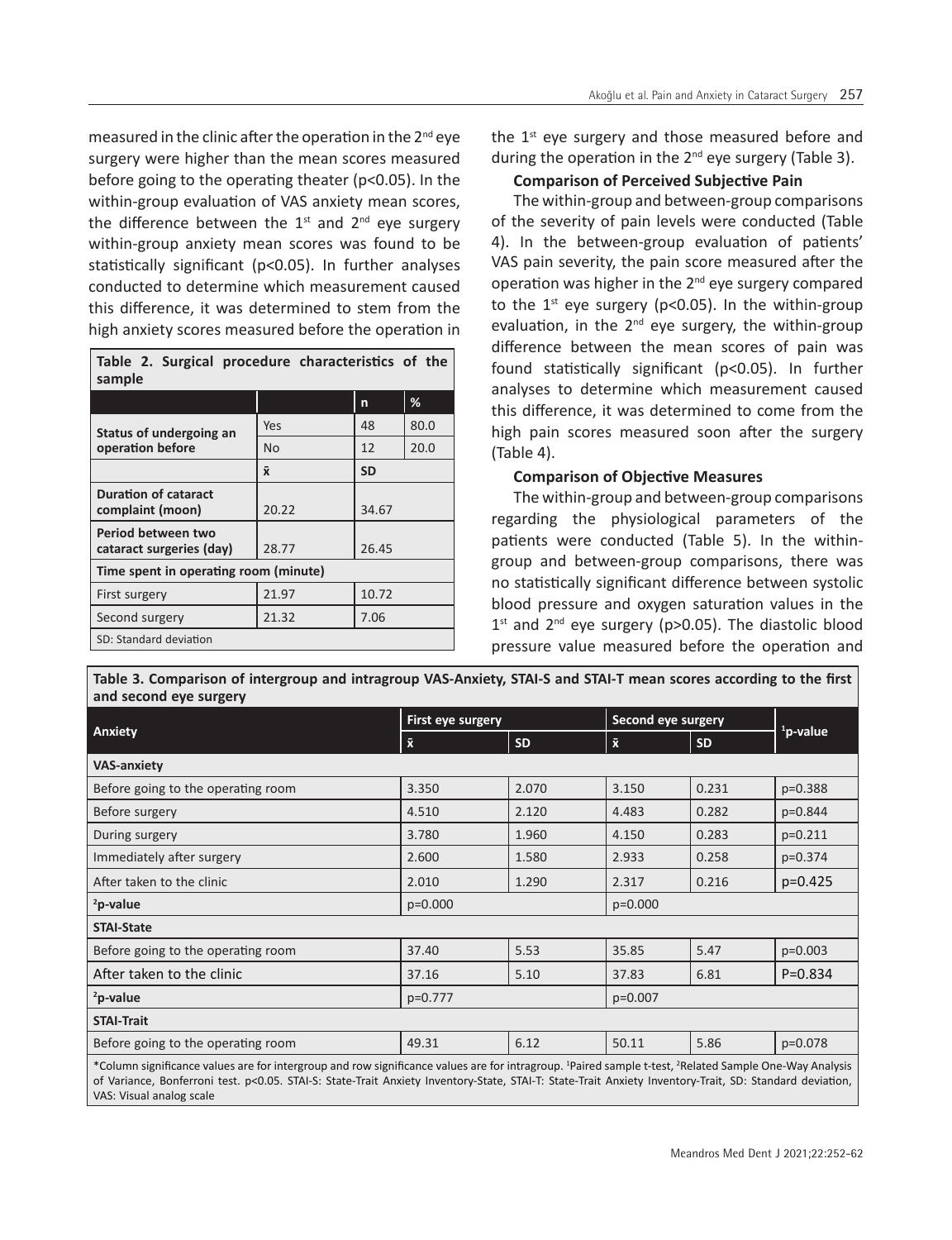| Table 4. Comparison of intergroup and intragroup VAS-pain mean scores according to the first and second eye surgeries                                                                                                                                                    |                   |           |                    |           |             |  |
|--------------------------------------------------------------------------------------------------------------------------------------------------------------------------------------------------------------------------------------------------------------------------|-------------------|-----------|--------------------|-----------|-------------|--|
|                                                                                                                                                                                                                                                                          | First eye surgery |           | Second eye surgery |           |             |  |
| Pain                                                                                                                                                                                                                                                                     | $\bar{x}$         | <b>SD</b> | $\bar{x}$          | <b>SD</b> | $1$ p-value |  |
| During surgery                                                                                                                                                                                                                                                           | 2.86              | 1.39      | 3.35               | 2.07      | $p=0.580$   |  |
| Immediately after surgery                                                                                                                                                                                                                                                | 3.86              | 1.70      | 4.51               | 2.12      | $p=0.010$   |  |
| After taken to the clinic                                                                                                                                                                                                                                                | 3.55              | 1.66      | 3.78               | 1.96      | $p=0.265$   |  |
| $2p$ -value                                                                                                                                                                                                                                                              | $p=0.077$         |           | $p=0.002$          |           |             |  |
| *Column significance values are for intergroup and row significance values are for intragroup. <sup>1</sup> Paired sample t-test, <sup>2</sup> Related Sample One-Way Analysis<br>of Variance, Bonferroni test. p<0.05. SD: Standard deviation, VAS: Visual analog scale |                   |           |                    |           |             |  |

the pulse and respiratory rate measured during the operation in the  $1<sup>st</sup>$  eye surgery were higher than those measured in the  $2^{nd}$  eye surgery (p<0.05). In the within-group evaluation, the diastolic blood pressure value during the  $1<sup>st</sup>$  eye surgery was higher than all other measurements (p<0.05) (Table 5).

## **Patients' Perception of Anxiety and Pain**

When patients were asked to compare the pain and anxiety levels they felt in  $1^{st}$  and  $2^{nd}$  eye surgery, 51.7% stated that they experienced more pain in the second eye surgery and 38.3% experienced an equal level of anxiety in both eye operations.

## **Discussion**

High levels of anxiety in the surgical process can cause an increase in pain sensitivity and negatively affect physiological parameters such as blood pressure and heart rate (27). In this context, the study sought answers to the questions relating to the difference between pain and anxiety levels and physiological parameters of patients who underwent phacoemulsification procedure on both eyes at different times, and how these variables changed through the stages of measurement.

The first important finding of this study was that patients had higher state anxiety levels before the first eye surgery compared to the second eye surgery. This finding was similar to that of Nijkamp et al. (28). Researchers explained this finding saying that the cataract surgery was not performed by the same person and in the same way. It would be a mistake to make the same comment for the present study. In the present study, all patients were operated by the same surgical team and two eye surgeries of the same patients were compared. Therefore, the state anxiety only by the surgical team and the surgical procedure. Some studies report that the age and education level of the patients should be taken into consideration especially when informing patients regarding the surgery. Low education levels with advanced age may increase anxiety by decreasing the permanence and comprehensibility of the information provided (28). Considering that the patients participating in this study were at an advanced age and that the majority of them had a primary level of education, the results were not so surprising. Also, the patients were informed by the physician in the outpatient clinic in the hospital where the study was conducted. These results suggest that the preoperative patient training should be done by taking patient characteristics into account and by allocating sufficient time to patients. Besides, nurses should take an active role in the preoperative training process of cataract surgery.

levels of the patients were observed to be not affected

The second important finding of this study was the high preoperative and perioperative anxiety perceptions of the patients in the second eye surgery and the high postoperative state-trait anxiety levels after they were taken to the clinic. Ramirez et al. (19) determined that the source of anxiety in the preoperative period was related to the surgery itself and the fear of losing eyesight and that the fear of the surgery continued in the postoperative period, causing anxiety. This finding is important in terms of showing that patients need psychological support for fear and anxiety management in second eye surgery. In a randomized controlled study on patients undergoing cataract surgery conducted by Haripriya et al. (29), the determination of the fact that patients who received counseling during the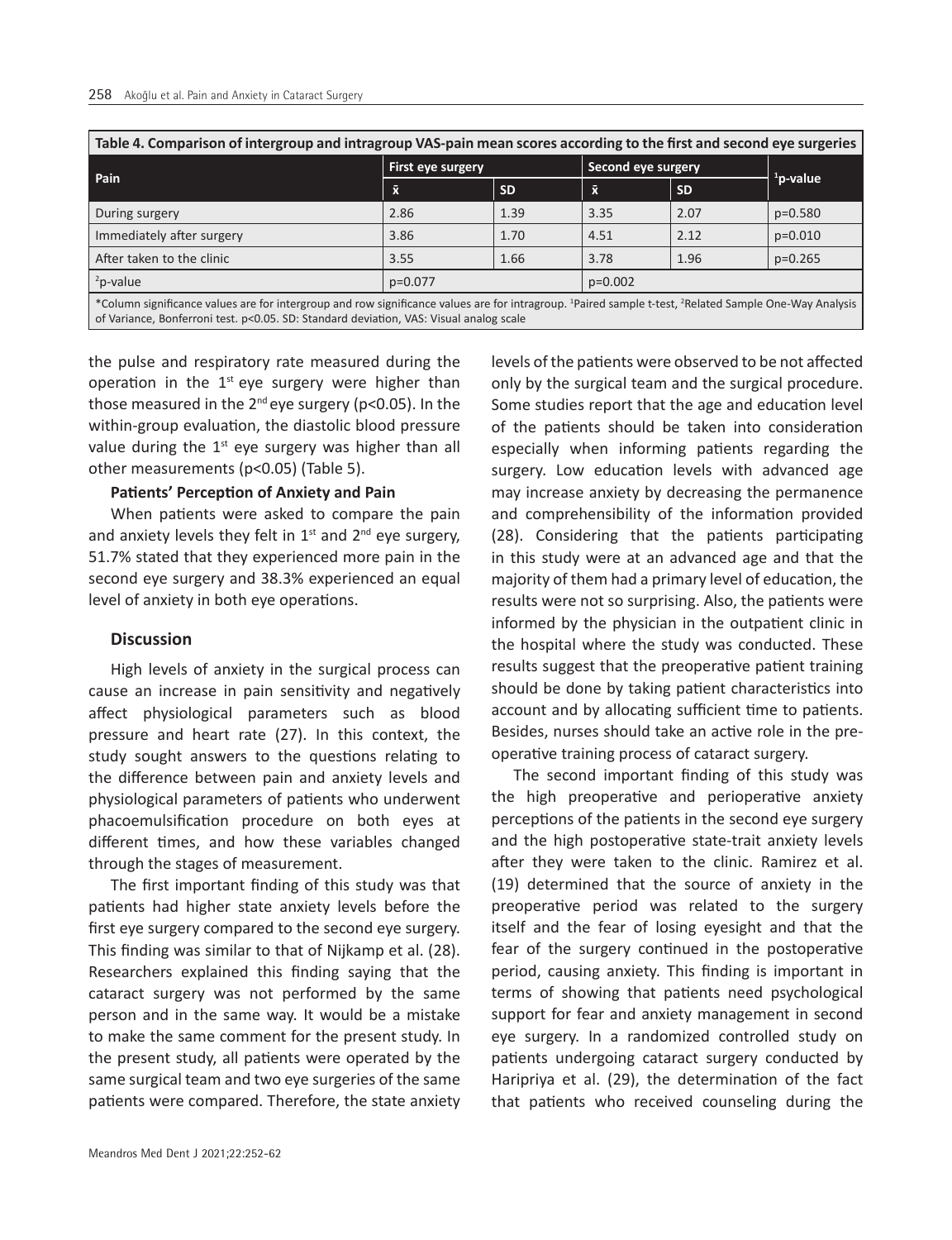| <b>TO THE INDEAIN</b><br><b>Measurement steps</b> |                                                                                                                                                           | First eye surgery                  |                        | Second eye surgery |           |                      |             |
|---------------------------------------------------|-----------------------------------------------------------------------------------------------------------------------------------------------------------|------------------------------------|------------------------|--------------------|-----------|----------------------|-------------|
|                                                   |                                                                                                                                                           | $\bar{\mathbf{x}}$                 | SD                     | $\bar{\mathbf{x}}$ | <b>SD</b> | <sup>1</sup> p-value |             |
|                                                   |                                                                                                                                                           | Before going to the operating room | 123.00                 | 14.53              | 122.583   | 1.468                | $p=0.66$    |
|                                                   |                                                                                                                                                           | Before the surgery                 | 151.53                 | 21.31              | 148.467   | 2.961                | $p=0.25$    |
|                                                   |                                                                                                                                                           | During the surgery                 | 150.52                 | 23.15              | 148.500   | 2.604                | p=0.277     |
|                                                   | Systolic blood pressure                                                                                                                                   | Immediately after the surgery      | 146.42                 | 22.28              | 146.417   | 2.641                | $p=0.952$   |
|                                                   |                                                                                                                                                           | After taken to the clinic          | 125.58                 | 11.72              | 126.417   | 1.513                | $p=0.529$   |
|                                                   |                                                                                                                                                           | <sup>2</sup> p-value               | $p=0.992$<br>$p=0.215$ |                    |           |                      |             |
|                                                   |                                                                                                                                                           | Before going to the operating room | 74.25                  | 8.77               | 74.883    | 1.264                | $p=0.611$   |
|                                                   |                                                                                                                                                           | Before the surgery                 | 81.53                  | 12.60              | 80.983    | 1.322                | $p=0.038$   |
|                                                   | Diastolic blood                                                                                                                                           | During the surgery                 | 85.73                  | 12.87              | 83.150    | 1.293                | p=0.064     |
| Physiological parameters                          |                                                                                                                                                           | Immediately after the surgery      | 81.95                  | 12.09              | 83.000    | 1.228                | $p=0.668$   |
|                                                   | pressure                                                                                                                                                  | After taken to the clinic          | 75.21                  | 7.13               | 75.517    | 0.821                | $p=0.914$   |
|                                                   |                                                                                                                                                           | <sup>2</sup> p-value               | p=0.026                | $p=0.221$          |           |                      |             |
|                                                   | Pulse rate                                                                                                                                                | Before going to the operating room | 75.767                 | 1.31               | 77.667    | 1.402                | $p=0.121$   |
|                                                   |                                                                                                                                                           | Before the surgery                 | 78.317                 | 1.60               | 78.300    | 1.731                | p=0.074     |
|                                                   |                                                                                                                                                           | During the surgery                 | 77.333                 | 1.74               | 76.550    | 1.591                | $p=0.000$   |
|                                                   |                                                                                                                                                           | Immediately after the surgery      | 76.450                 | 1.52               | 76.233    | 1.428                | $p=0.966$   |
|                                                   |                                                                                                                                                           | After taken to the clinic          | 75.533                 | 1.32               | 76.083    | 1.030                | $p = 0.354$ |
|                                                   |                                                                                                                                                           | <sup>2</sup> p-value               | $p=0.350$              |                    | $p=0.101$ |                      |             |
|                                                   |                                                                                                                                                           | Before going to the operating room | 23.400                 | 0.209              | 23.067    | 0.220                | $p=0.251$   |
|                                                   | Respiratory rate                                                                                                                                          | Before the surgery                 | 23.933                 | 0.346              | 23.533    | 0.313                | $p=0.330$   |
|                                                   |                                                                                                                                                           | During the surgery                 | 24.000                 | 0.389              | 23.600    | 0.414                |             |
|                                                   |                                                                                                                                                           | Immediately after the surgery      | 23.733                 | 0.295              | 23.000    | 0.275                | p=0.094     |
|                                                   |                                                                                                                                                           | After taken to the clinic          | 23.600                 | 0.227              | 23.333    | 0.216                | $p=0.405$   |
|                                                   |                                                                                                                                                           | <sup>2</sup> p-value               | $p=0.763$              |                    | $p=0.928$ |                      |             |
|                                                   | SpO <sub>2</sub> saturation                                                                                                                               | Before going to the operating room | 95.25                  | 0.26               | 95.433    | 0.243                | $p=0.565$   |
|                                                   |                                                                                                                                                           | Before the surgery                 | 95.16                  | 0.34               | 95.283    | 0.317                | $p=0.779$   |
|                                                   |                                                                                                                                                           | During the surgery                 | 95.65                  | 0.29               | 95.717    | 0.264                | $p=0.592$   |
|                                                   |                                                                                                                                                           | Immediately after the surgery      | 95.91                  | 0.27               | 95.933    | 0.211                | p=0.850     |
|                                                   |                                                                                                                                                           | After taken to the clinic          | 95.25                  | 0.24               | 94.917    | 0.216                | $p=0.093$   |
|                                                   |                                                                                                                                                           | <sup>2</sup> p-value               | $p=0.700$              |                    | $p=0.604$ |                      |             |
|                                                   | *SpO.: Oxygen saturation. SD: Standard deviation. <sup>1</sup> Paired sample t-test. <sup>2</sup> Related sample One-Way Analysis of Variance. Bonferroni |                                    |                        |                    |           |                      |             |

**Table 5. Comparison of intergroup and intragroup systolic and diastolic blood pressure, pulse, respiration and oxygen saturation mean values according to the first and second eye surgery**

\*SpO<sub>2</sub>: Oxyg<br>test. p<0.05 : Oxygen saturation, SD: Standard deviation, <sup>1</sup> Paired sample t-test, <sup>2</sup> Related sample One-Way Analysis of Variance, Bonferroni

surgical process experienced less fear than those who did not experience it showed the effect of counseling on psychological factors. However, during second eye surgery, subjective sensations such as

photosensitivity, the sensation of swelling in the eyes, and pain were reported to increase (15). Therefore, the level of anxiety felt during the second eye surgery may increase with other subjective sensations.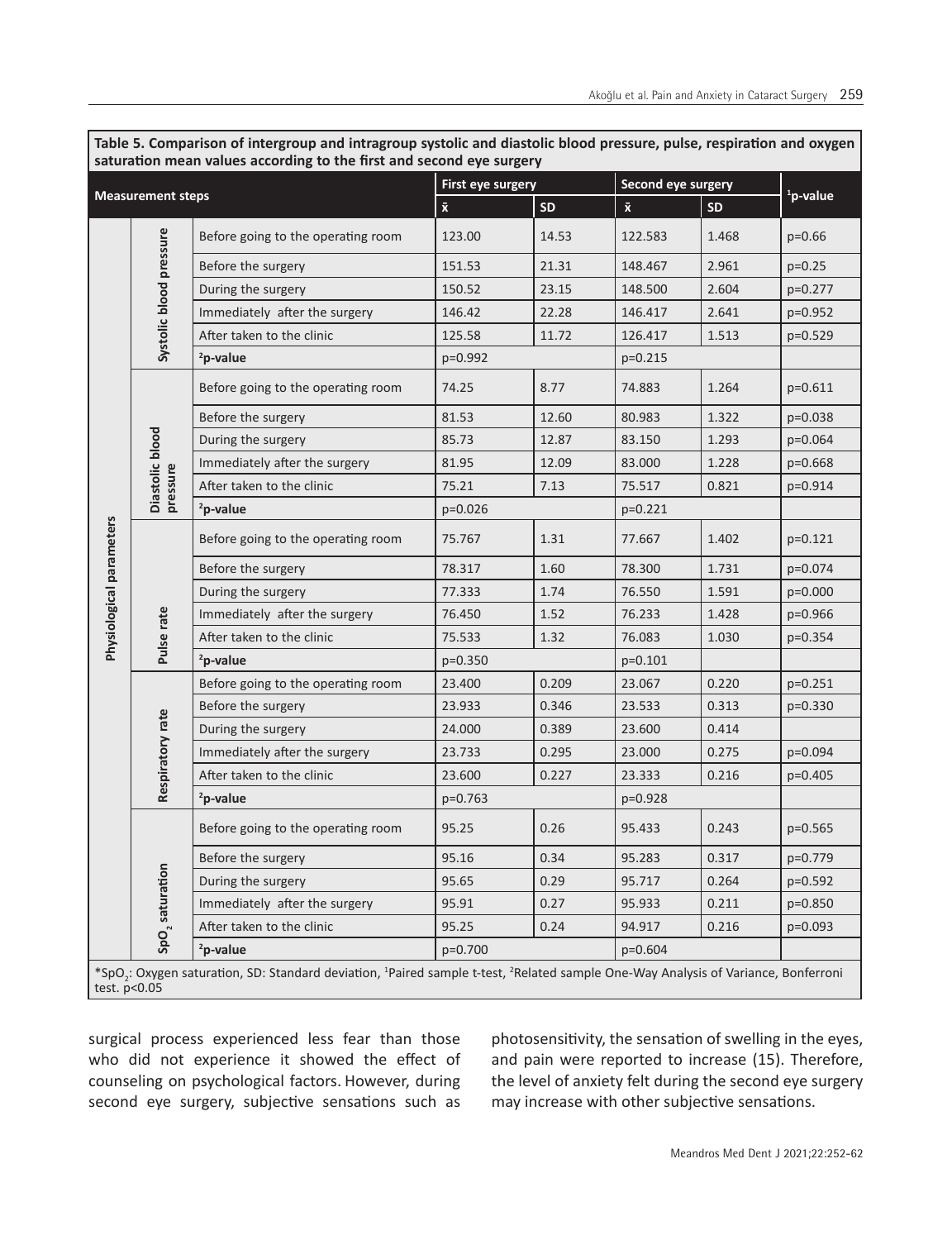The third important finding of this study was that the pain score measured immediately after the end of the surgery was higher in the  $2<sup>nd</sup>$  eye surgery compared to the  $1<sup>st</sup>$  one. Regarding the within-group evaluation, the pain scores measured in the  $2^{nd}$  eye surgery immediately after the operation were higher. Studies showed that many patients who underwent cataract surgery with topical anesthesia felt more pain during the second eye surgery compared to the first one (8,13-15). Zhu et al. (30), on the other hand, explained the increased pain level in the second eye by handling the issue on a physiological dimension. In their study, they reported that the concentration of MCP-1, pain-related inflammatory cytokines in the first eye, increased during the second eye surgery, causing higher levels of pain. It was also emphasized that adding an anti-inflammatory drug to the treatment plan to prevent macular edema in patients after the first eye surgery would be effective in reducing pain (31). In the present study, considering that an antiinflammatory drug was added to the treatment plan after the first eye surgery by the surgeon performing the operation, the necessary measures were thought to be taken to avoid a physiological effect on the pain during surgery. At the same time, the results show that the provision of information by nurses about the prescribed drugs in the discharge training content of patients undergoing cataract surgery is very valuable. In the study, although there was no pain during the second eye surgery, increased pain was observed immediately after the operation. In a study in which Porela-Tiihonen et al. (5) evaluated postoperative pain after cataract surgery, approximately one-third of the patients reported pain symptoms in the early postoperative period, and the majority of these patients (79%) were determined to leave the hospital with pain symptoms. Especially in patients with high anxiety, pain sensitivity was reported to increase and the patients were found to tend to exaggerate pain (20). In this study, too, high postoperative state anxiety scores, as well as high postoperative pain scores, suggest that psychosocial factors other than physiological events play a role in explaining the source of pain. This finding also suggests that patients may have difficulties with home care after the first eye surgery (use of anti-inflammatory drugs, eye care, etc.) and that the increased pain level after the second eye surgery may be related to patients' concerns about postoperative care. Therefore, it should be remembered that there is a possibility that high anxiety and inadequate social support for eye care may lead to an increase in the level of pain. However, it should not be forgotten that pain may be a serious complication indicator. For this reason, the surgical team must well identify the pathologies represented by these different causes of pain (1). At this stage, physiological parameter data can be used to objectively evaluate the change in the severity of pain.

The fourth important finding of this study was that the diastolic blood pressure value measured before the operation and the pulse and respiration rates of patients measured during the surgery were higher in the  $1^{st}$  eye surgery than those of the  $2^{nd}$  eye surgery. In the within-group evaluation, the value of diastolic blood pressure during the  $1<sup>st</sup>$  eye surgery was higher than all other measurements. In the study of Jiang et al. (8) on cataract surgery patients, there was no change in physiological parameter measurements during both eye surgery operations. In the same study, when they examined the correlation between subjective measurements such as anxiety and pain and objective measurements such as physiological parameters, the blood pressure and pulse rate were found to vary according to the level of anxiety in the second preoperative period, and the number of diastolic blood pressure and pulse rate of the patients were determined to increase as pain severity increased. The researchers stated that monitoring the perioperative blood pressure and pulse rate values may help determine painful patients during surgery (8). In this study, considering the high anxiety and postoperative pain of the patients during the second eye surgery, physiological parameters are expected to increase as reported by studies in the literature. However, despite the high pain and anxiety, the pulse rate and diastolic blood pressure were observed to decrease in patients in the second eye surgery. Therefore, objective data suggest that patients' pain and anxiety levels may be lower than reported and these subjective measurements may vary according to the patient's perception. Indeed, while some researchers examining the possible causes of increased pain during the second eye surgery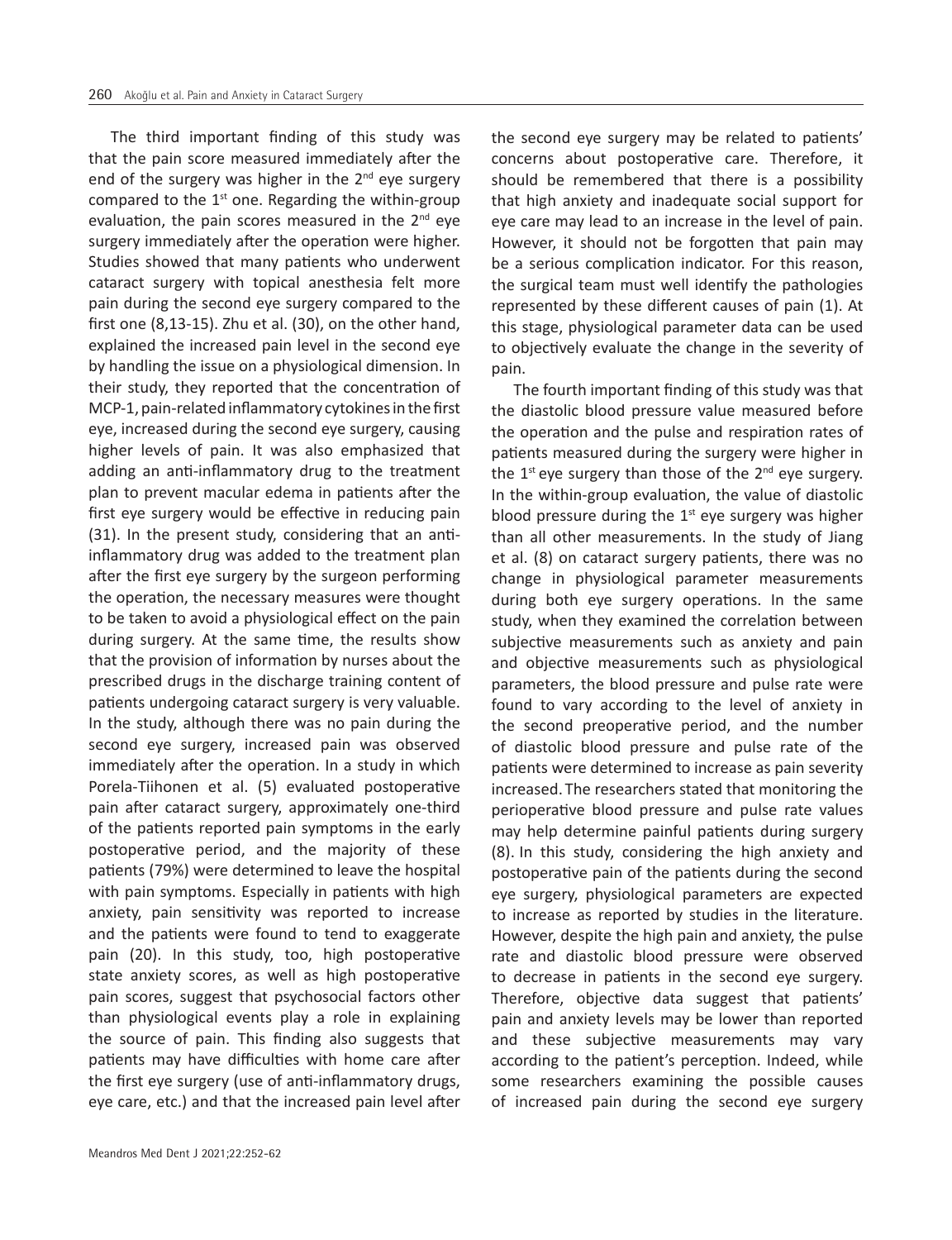said anxiety was the underlying cause of pain in the second eye surgery (20), some studies suggested that this depended on the perception of the patient (8,14,21). In this study, when the patients were asked to compare their perception of pain and anxiety they felt in two eye surgeries, the results were not much different from those reported in the surgical process. The patients stated that second eye surgery was a more painful experience, but that they experienced a similar level of anxiety in both eye surgeries. Because pain has many physical, emotional, perceptual, and psychosocial dimensions and there is the possibility that they may affect the patient with all these aspects in the surgical process, the results show that other factors affecting patients' perception of anxiety and pain should be evaluated comprehensively.

## **Conclusion**

The state anxiety levels of the patients were higher in the first eye surgery compared to the second eye surgery. Although patients indicated high levels of anxiety during the second eye surgery, diastolic blood pressure, respiration and pulse values, which were among the physiological parameters, indicated more intensive anxiety findings in the first eye surgery. Patients had higher pain scores soon after the second eye surgery and higher state-anxiety scores after they were taken to the clinic. In conclusion, the results of subjective (pain and anxiety) and objective (blood pressure and heart rate) measurements in this study showed that the anxiety experienced in the first eye cataract surgery made the perceived anxiety and sensation of pain more sensitive in the second eye surgery.

*This study was carried out in January 2020 in Nevsehir Haci Bektas¸Veli University Health Sciences Faculty Institute of Nursing Department has been produced from the master thesis entitled "Pain and Anxiety During Cataract Surgery: A Comparison Between The First and Second Eye Surgeries".*

# **Ethics**

**Ethics Committee Approval:** This study was conducted with an approval from the Nevşehir Hacı Bektaş Veli University Ethics Committee (decision no: 2018/10, date: 10.09.2018).

**Informed Consent:** The written consent of the participants was obtained.

**Peer-review:** Externally peer-reviewed.

## **Authorship Contributions**

Concept: G.K.Ç., C.A.A., F.İ., Design: F.İ., G.K.Ç., C.A.A., Supervision: F.İ., G.K.Ç., C.A.A., Fundings: C.A.A., G.K.Ç., Materials: F.İ., G.K.Ç., C.A.A., Data Collection or Processing: C.A.A., G.K.Ç., Analysis or Interpretation: F.İ., G.K.Ç., C.A.A., Literature Search: C.A.A., G.K.Ç., Writing: G.K.Ç., C.A.A., Critical Review: F.İ., C.A.A., G.K.Ç.

**Conflict of Interest:** No conflict of interest was declared by the authors.

**Financial Disclosure:** The authors declared that this study received no financial support.

## **References**

- 1. Assam JH, Bernhisel A, Lin A. Intraoperative and postoperative pain in cataract surgery. Surv Ophthalmol 2018; 63: 75-85.
- 2. Alam M, Saleem M. Sub conjunctıval versus perıbulbar local anaesthesıa in cataract surgery. Gomal Journal of Medical Sciences 2011; 9: 128-30.
- 3. Akkaya S, Özkurt YB, Aksoy S, Kökçen HK. Differences in pain experience and cooperation between consecutive surgeries in patients undergoing phacoemulsification. Int Ophthalmol 2017; 37: 545-52.
- 4. Dadacı Z, Borazan M, Öncel Acır N. Pain Perception in Phacoemulsification with Topical Anesthesia and Evaluation of Factors Related with Pain. Turk J Ophthalmol 2016; 46: 151-5.
- 5. Porela-Tiihonen S, Kaarniranta K, Kokki M, Purhonen S, Kokki H. A prospective study on postoperative pain after cataract surgery. Clin Ophthalmol 2013; 7: 1429-35.
- 6. Rothschild PR, Grabar S, Le Dû B, Temstet C, Rostaqui O, Brézin AP. Patients' subjective assessment of the duration of cataract surgery: a case series. BMJ Open 2013; 3: e002497.
- 7. Yılmaz E, Birer Z, Baydur H. The effect of Therapeutic touch performed during cataract surgery on anxiety and patient satisfaction. Journal of Clinical and Experimental Investigations 2016; 7: 52-6.
- 8. Jiang L, Zhang K, He W, Zhu X, Zhou P, Lu Y. Perceived Pain during Cataract Surgery with Topical Anesthesia: A Comparison between First-Eye and Second-Eye Surgery. J Ophthalmol 2015; 2015: 383456.
- 9. Abacıoğlu S. Katarakt cerrahisi yapılacak hastalarda 1. ve 2. göz cerrahileri öncesi, hastaların endişe düzeylerinin araştırılması. Yayınlanmamış Yüksek Lisans Tezi (Unpublished master of medicine thesis). Afyon: Afyon Kocatepe Üniversitesi, Sağlık Bilimleri Enstitüsü, 2009.
- 10. Anuja BS, Devi ES, Sequira L, Rao L, Pai VH. Effectiveness of ıntra operative hand holding on anxiety and physiological parameters among patients undergoing cataract surgery. Nitte University Journal of Health Science 2014; 4: 27-33.
- 11. Hari-Kovacs A, Lovas P, Facsko A, Crate ID. Is second eye phacoemulsification really more painful? Wien Klin Wochenschr 2012; 124: 516-9.